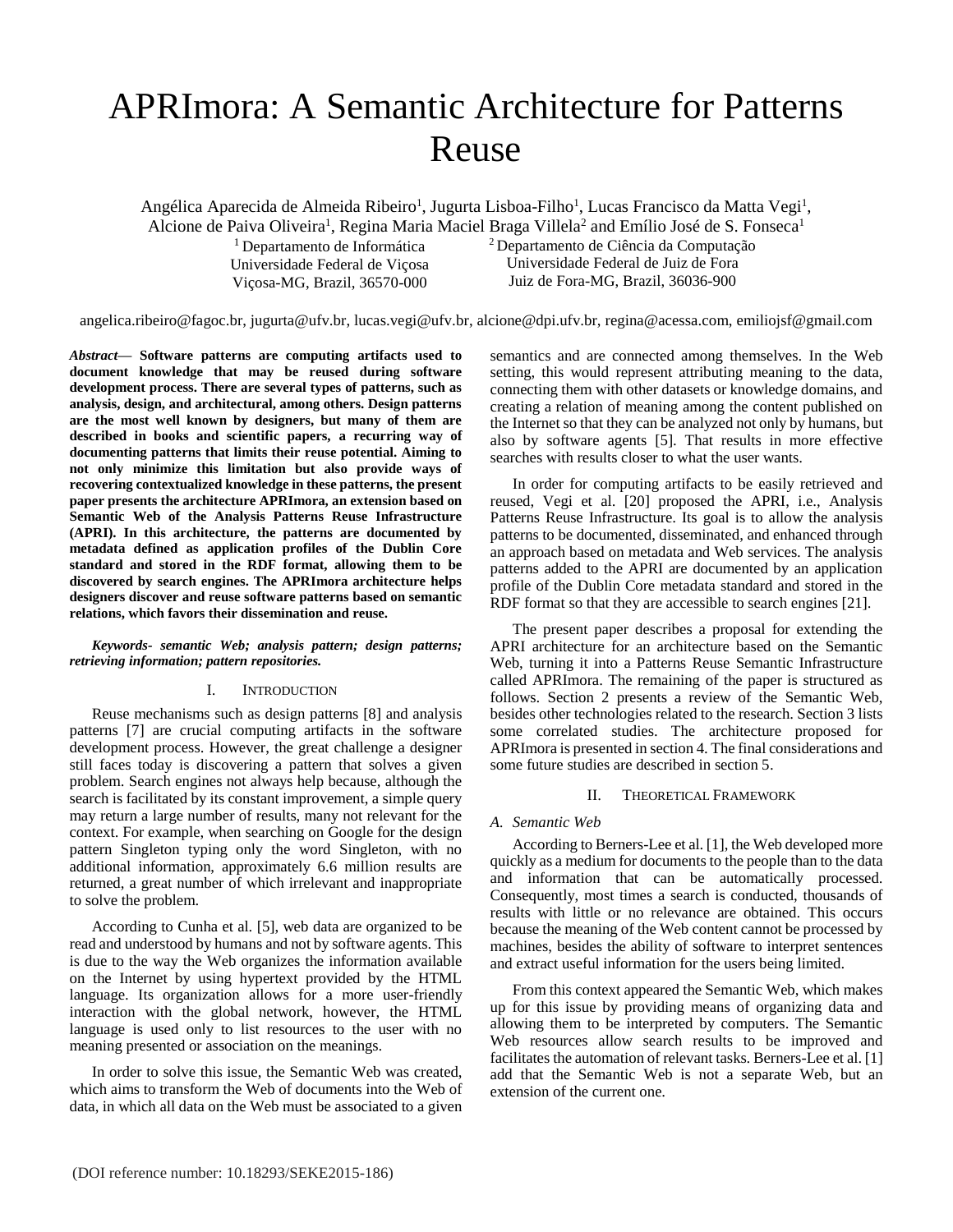The challenge of the Semantic Web is to provide a language that expresses both the data and the rules to think such data, and that allows the rules of any knowledge system to be exported to the Web [1]. Figure 1 illustrates the layers that make up the Semantic Web. Details on each layer can be found in [2].



Figure 1. Architecture of the Semantic Web [2]

## *B. SPARQL Protocol and RDF Query Language*

RDF is a flexible and extensible format used to represent information on Web resources such as personal information and metadata on digital artifacts such as music and images, among others. Moreover, it provides means to integrate different sources of information by means of a set of triples, formed by the concepts of subject, predicate, and object [10].

SPARQL Protocol and RDF Query Language (SparQL) is a language and a data-access protocol developed and recommended by the W3C for queries on RDF files [9].

## *C. Linked Data*

The goal of the Semantic Web is to provide means to organize data and enable its interpretation by computers, thus making work more helpful, besides developing systems that can support reliable interactions on the network [22]. Moreover, the Semantic Web is seen as a layer of the Web in which one can publish, obtain, and use data that may be directly or indirectly processed by machines [22].

However, its importance goes beyond only making data available on the Web since it connects such data so that a person or machine is able to explore them. This interconnection of data allows for more information related to a given piece of data searched to be found [3]. It provides means for the conventional Web to be transformed into a Web with machine-processable data. This connection is called Linked Data.

Linked Data refers to the set of best practices to publish and connect data on the Web. These practices led to the creation of a global data space that contains billions of pieces of information, the so-called Web of Data [4]. As with the hypertext Web, the Web of Data is built from Web documents [3]. However, the difference between them is that on the hypertext Web the related links are anchored in documents written in HTML. On the Web of Data, arbitrary things are connected by the description in RDF using Uniform Resource Identifiers (URIs), which identify any type of object or concept.

The URI provides a simple and extensible way of uniquely identifying through a string of characters an abstract or physical resource [2].

## *D. Web Service*

Web service is a solution used in systems integration and communication between different applications, with the advantage of standardized communication between services, which allows the platform and programming language to be independent, such as a system developed with Java running on a Linux server being able to seamlessly access a service implemented on .NET running on a Microsoft server [15].

Semantic Web Service (SWS) is an intersection of the Web services and Semantic Web. According to Martin et al. [12], the main focus of SWSs is the use of richer and more declarative descriptions of elements in the distributed computing dynamics. These descriptions enable complete automation, more flexible service, the use and construction of more powerful tools.

#### *E. Dublin Core Metadata Standard*

The set of elements of the Dublin Core metadata standard is composed by 15 basic and generic elements, which allows it to be used to describe a wide range of resources [6].

Although it is a simple metadata standard that doesn't offer enough resources to describe data of complex domains, Dublin Core's versatility in documenting artifacts of several types is achieved by extensions known as application profiles. Since 2000, the Dublin Core community has proposed profiles to adequate the elements to generate new metadata sets to meet the specific requirements from different domains.

In the APRI context, two Dublin Core metadata profiles were defined: DC2AP [18] to document analysis patterns and DC2DP [17] to document design patterns.

The DC2DP elements were defined from the combination of the Dublin Core metadata standard elements, the elements of the template by Gamma et al. [8], and the DC2AP elements. Dublin Core is the basis of DC2DP, so all elements belonging to this metadata standard are part of the DC2DP profile. The template by Gamma et al. contributes with the specific elements to document design patterns, while the version control elements were reused from the DC2AP profile.

Similarly to DC2AP, DC2DP is also machine processable, allowing design patterns to be described and published as Linked Data through RDF files, therefore the patterns can be retrieved and reused more precisely by a computer. A detailed technical description of these two application profiles can be found at http://www.dpi.ufv.br/projetos/apri.

#### III. RELATED WORK

Monteiro [13] proposes an architecture based on Semantic Web for digital educational repositories in healthcare that make available learning objects with educational aspects described in metadata forms. Learning objects (LO) are structured resources used to make self-learning content available and are appropriate to develop Distance Learning content. Making LO available on the Web contributes to lower costs with their production. In order to allow LOs to be available, Learning Management System (LMS) collections are created so that the LOs are accessed from the course environments themselves. Digital Educational Repositories (DER) can also be developed, where an increasingly larger number of objects is shared. Hence, the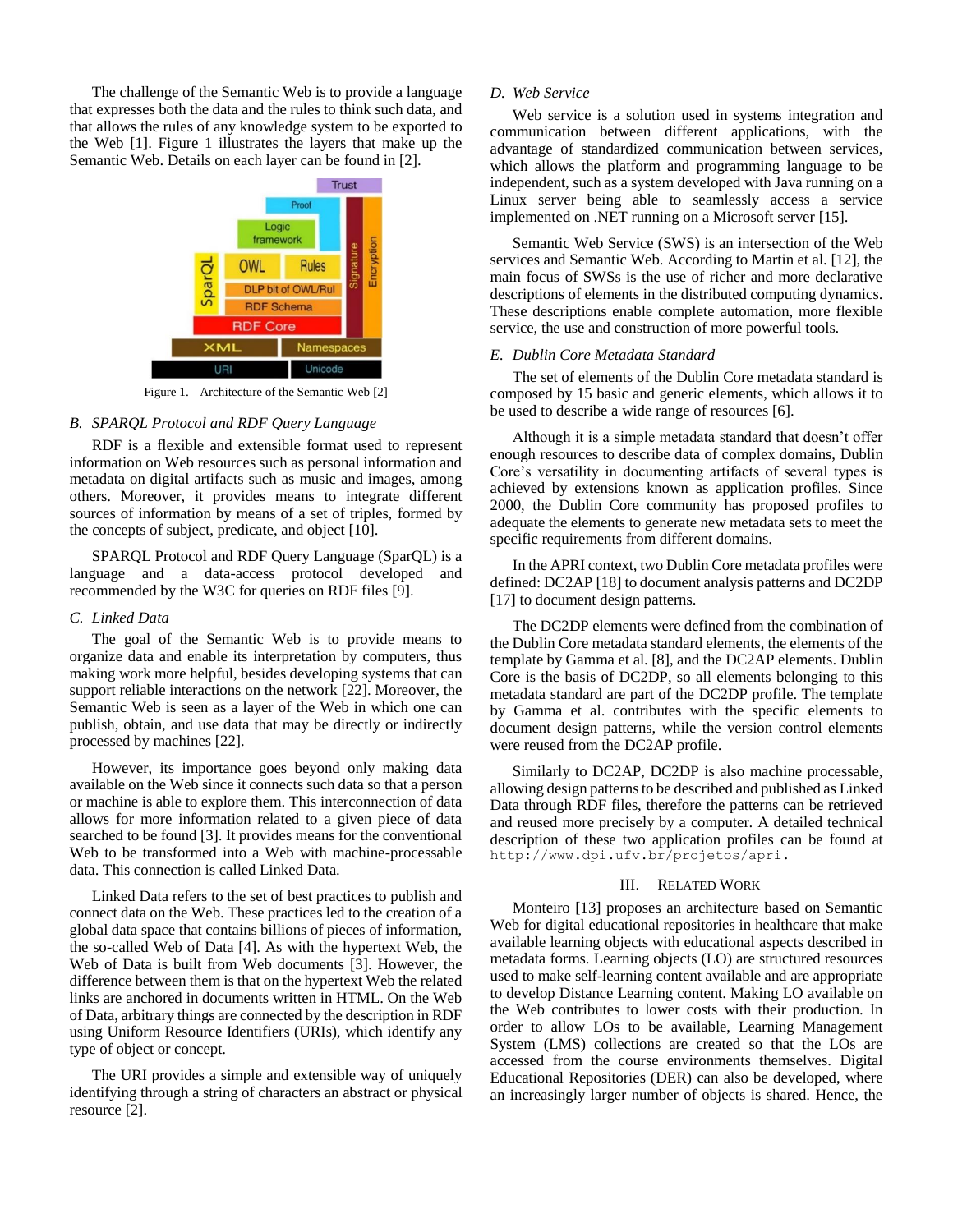DER must have an appropriate architecture and carry enough descriptive information for the selection of LOs, particularly regarding educational aspects.

Thus, Monteiro [13] proposes adding technologies to the DER architecture capable of refining the search result in LO by using the Semantic Web as a key element to contribute to the search refinement.

Another study directly related with the proposal presented in the current paper is the Analysis Patterns Reuse Infrastructure (APRI) [20]. APRI's architecture is inspired by the Spatial Data Infrastructures (SDIs), which, in turn, are defined as collections of technologies, policies, and institutional arrangements that facilitate the availability of and access to spatial data [14]. Many SDIs employ the concept of service-oriented architecture (SOA), thus allowing shared, distributed, and interoperable environments to be developed based on Web services.

Similarly to the SDI, APRI uses metadata to describe the analysis patterns to be stored in its repository. Its goal is to provide mechanisms for the analysis patterns to be made available and found by designers, which helps in these patterns being publicized and, consequently, reused.

## IV. APRIMORA: AN ARCHITECTURE BASED ON SEMANTIC WEB FOR PATTERN REUSE

Initially, the APRI was developed focusing only on the reuse of analysis patterns [19]. Later, Ribeiro et al. [17] proposed adding design patterns to the APRI repositories, thus broadening its application scope and allowing the patterns to be reused not only during the software development analysis, but also during the design stage.

The patterns stored in the APRI repository can be retrieved from a Web browser and also through services that allow the patterns to be discovered, catalogued, and reused from the Pattern Portal (Figure 2). However, since search engines are used, the system may return a number of results that are irrelevant to the research context and inappropriate to meet the needs of the search.

The patterns documented in the APRI are described as Linked Data, which helps in their retrieval. Nevertheless, the metadata still have a limited formal semantics. The most common method to search for a dataset consists in searching for the elements using keywords that match the metadata.

The fact that metadata-based searches return a large amount of results outside the research context when using search engines requires the elements to be semantically defined. That gives the meaning of the elements and is a key point to help recover information from the repositories precisely. Thus, the present study extends the APRI to an architecture based on the Semantic Web able to help the user better recover patterns contained in its repositories, which originates APRImora, a Pattern Reuse Semantic Infrastructure (Figure 3).

APRImora architecture's core consists of the same components of the APRI, but with semantics added to the elements and to the way they are retrieved and inserted into the structure. The following subsections describe the components of this architecture.



#### *A. Pattern Portal*

The Pattern Portal is a portal composed of a set of websites focused on obtaining patterns. It provides tools and services for the discovery, cataloguing, and reuse of these patterns. Also available in the Pattern Portal is the metadata profile editor for analysis patterns (DC2AP Metadata Editor) [16] and the profile editor for design pattern metadata (DC2DP Metadata Editor).

Each element part of the metadata set of these two editing tools has rules regarding its enforcement, occurrence, and value type, which must be validated for the documented pattern to be consistent. After documenting the analysis or design pattern, the enforcement rules referring to these metadata are validated by a Web service called Validation Service. This service verifies, for example, if all fields whose occurrence rule is Mandatory have been filled. If not, the user will receive an error message.

The occurrence rules, regarding the plurality of the elements, are validated by the interface itself using buttons that add fields to elements that must be multiple while omitting simple fields.

Some elements are filled and validated by controlled vocabularies, i.e., sets of standardized terms that aid the data input and output in an information system, thus promoting greater precision and effectiveness in the communication between users and the information system [11]. Examples of controlled-vocabulary elements include type, format, language (DC2AP), and type and language (DC2DP).

When the Validation Service returns an affirmative response, the RDF Service can be used to generate an RDF document of the new pattern, which is automatically stored in the Metadata Repository in a user-defined folder.

Besides the metadata editing tools, the Apache Jena framework<sup>1</sup>, is part of the Pattern Portal. Jena is a free, opensource Java framework to build Semantic Web and Linked Data applications. This framework is made up of different APIs interacting among themselves to process RDF data.

In the APRImora architecture, this framework is used to retrieve information from the data and metadata repositories, along with SparQL language, using the ARQ module, a query mechanism used by Jena that supports the SparQL language.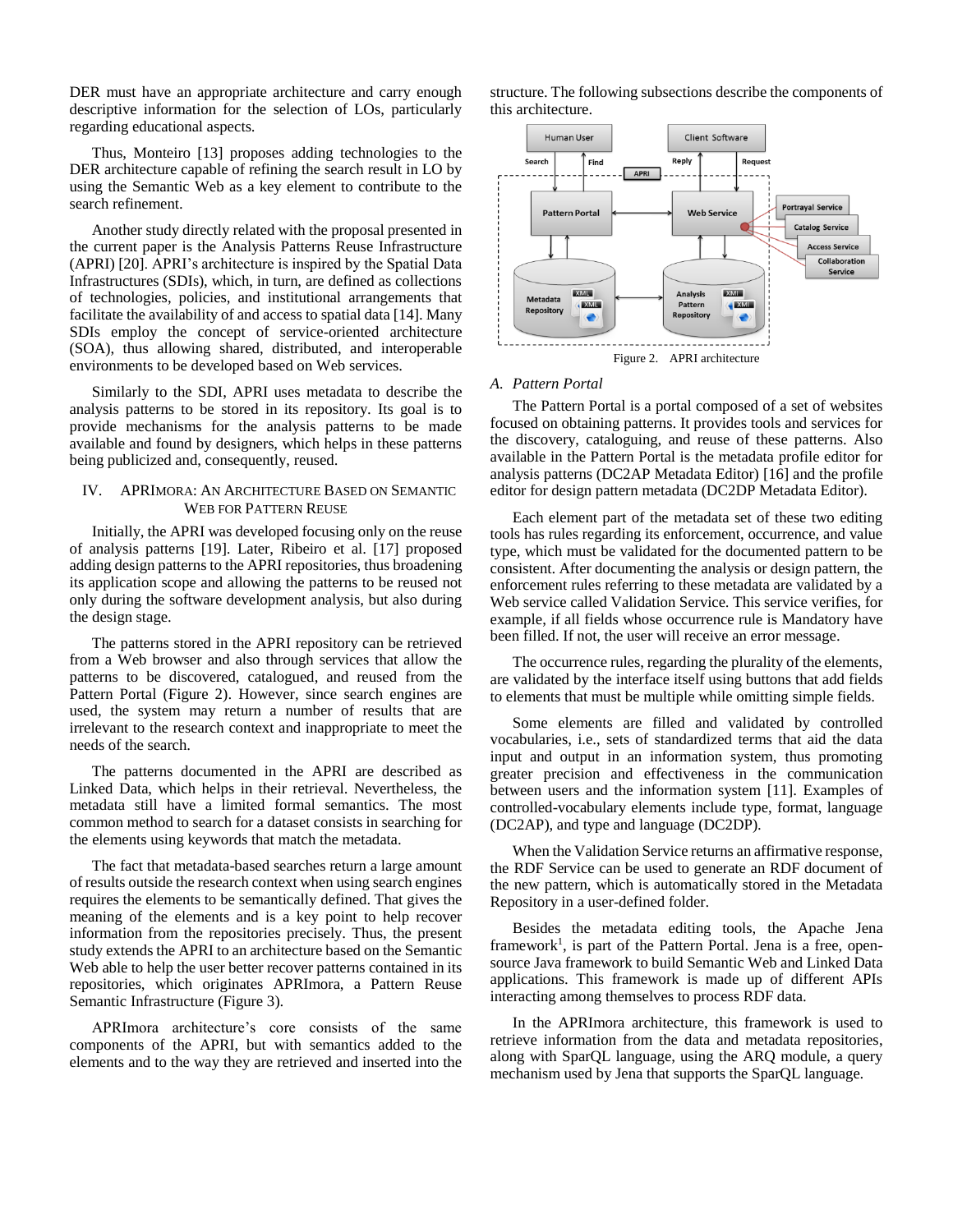

Figure 3. APRImora architecture

#### *B. Semantic Web Layers*

The URI, XML and Namespace, RDF and RDFS, and OWL technologies, belonging to the Semantic Web layers, are used directly in the documents contained in APRImora's Metadata Repository. Other Semantic Web layers (Figure 1), such as Logic Framework, Proof, Trust, Signature, and Encryption, were not added to APRImora's structure since there are still no recommendations by the W3C to use these layers [13].

The URI layer is used to assign a unique name to the elements using the Unicode standard, which is the universal standard adopted for this addressing. The URI guarantees the uniqueness of the elements, thus preventing ambiguity. In APRImora, the URI is used to uniquely name the patterns and relate them to other patterns. The field Identifier is responsible for receiving the URI value, indicating the uniqueness of the patterns in APRImora through the DC2AP or DC2DP metadata, since the field Relation and its specializations are responsible for receiving URI values that associate several patterns documented in the reuse infrastructure described in this study.

In APRImora, the field Identifier receives a user-informed URI address generated using Persistent Uniform Resource Locators (PURLs)<sup>2</sup>. PURLs are Web addresses that act as permanent identifiers, i.e., allow the resources to change address (server) without affecting the systems that depend upon them. Thus, the Web addresses may migrate from one domain to another without losing the reference of the allocated resource. In order to generate a URI, the user must have an administrator account on the site purl.org, fill out the fields referring to the PURL they wish to create, and await the verification of whether the URI they intend to register is available.

On the XML layer, the Namespaces allow the content syntax to be made available on the Web to be defined and its structure to be specified [13]. APRImora uses controlled vocabulary and syntax in some elements of the DC2AP and DC2AP. Using the XML layer in APRImora allows the metadata to be defined with the syntax that comprehend the DC2AP and DC2DP profiles.

The XML language allows the syntax of the content available on the Web to be defined, i.e., the content structure, the presentation form, and the content itself. However, only the syntax might not be enough. For example, based only on the term "author" of a design pattern, it cannot be inferred whether the "author" is a person or a team, nor other patterns belonging to the same "author" can be listed. In order to solve this limitation, the use of the RDF data model is proposed, presented in the third layer of the Semantic Web architecture.

These types of data are not dealt with in an RDF document, but rather their properties or information units. Hence, RDF goes beyond XML in terms of syntax and structure of the documents available on the Web, although this advance is not enough since it still does not allow the terms to be conceptualized and disambiguated [13]. In APRImora, the RDF layer is used to formalize the metadata semantics.

The ontology layer is used to describe the domain of interest. It is implemented using the OWL language, which was designed to be used by computing applications that need to process content from the information instead of only presenting it to humans [13]. This language expands the ability of inferences aided by XML, RDF, and RDFS, thus providing an additional vocabulary along with formal semantics. In APRImora, the OWL layer is used to help filling out the metadata.

SparQL is a query language used to retrieve information from an RDF document. SparQL provides protocols to query and handle RDF graphs, thus allowing several inferences [13]. This language is used perpendicularly to the RDF and OWL layers. In APRImora, the information is retrieved from repositories using the SparQL in the ARQ module belonging to the Apache Jena framework.

#### *C. Linked Open Data*

The patterns stored on the Metadata Repository are described using the Linked Data, generating a cloud among the patterns in this repository (Figure 4). The light-gray nodes indicate design patterns and the dark-gray nodes illustrate analysis patterns. This

<sup>1</sup> https://jena.apache.org/getting\_started/index.html

<sup>2</sup> http://purl.oclc.org/docs/index.html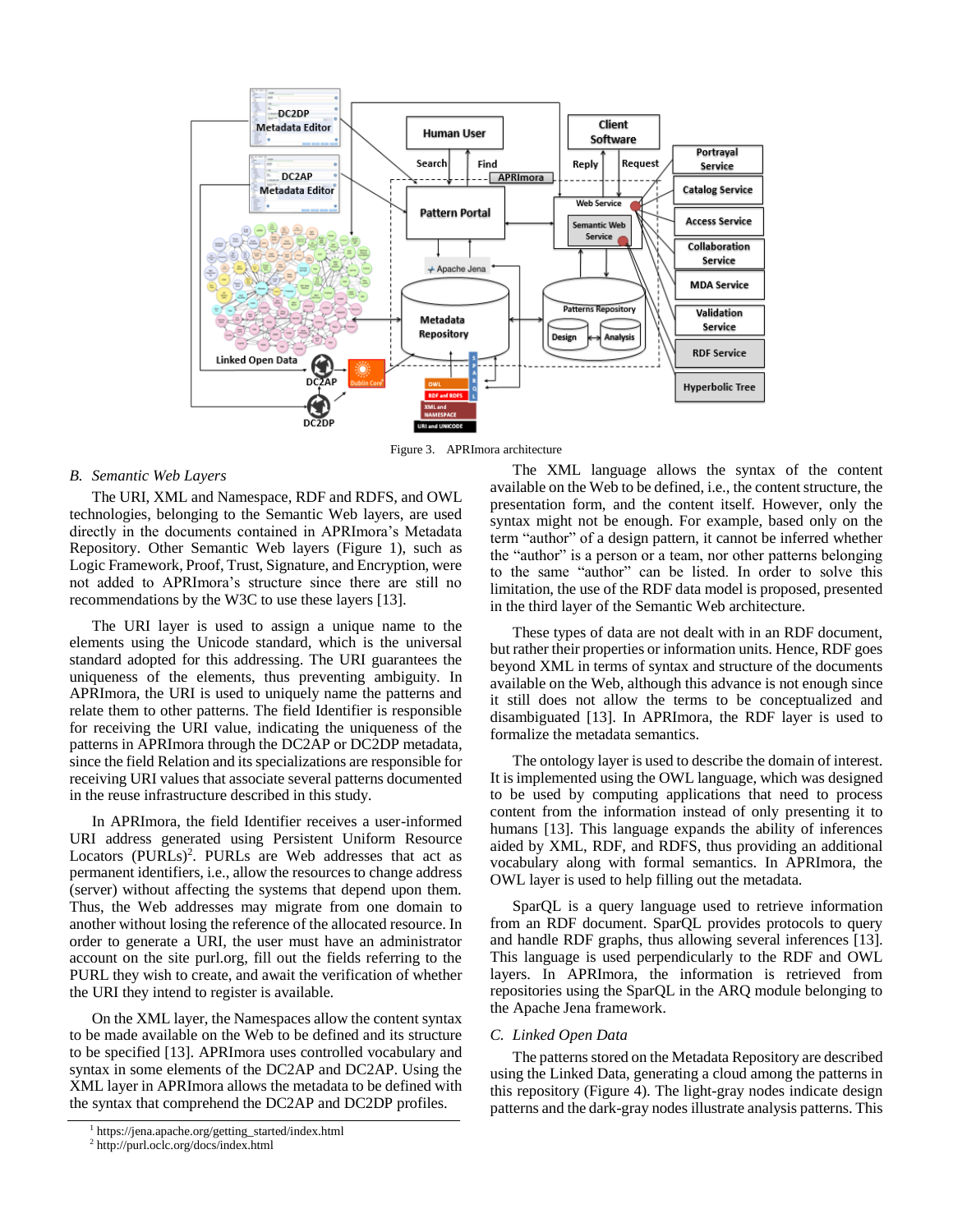Linked Data cloud represents the connections made through the URI among the design and analysis patterns.



Figure 4. Linked Data cloud of part of the APRImora metadata repository.

The connections presented in Figure 4 indicate a pattern is related with others. Some patterns can be used as a set, e.g., Composite is constantly used along with Iterator or Visitor [8]. Some patterns can be used as alternatives, as is the case of Prototype used in place of Abstract Factory. Moreover, some patterns can result in similar designs, although their purposes are different, such as the structure diagrams of Composite and Decorator being similar.

The main advantage of relations among patterns is allowing the designer to have multiple ways of thinking about the patterns, thus deepening their perception on what each pattern does and in which situation it can be employed. These multiple ways allow to choose the best way to use the pattern and those that complement it, enhancing designing with patterns reuse.

Linked Open Data is a worldwide data publication effort, making them open and available to be used anywhere [23]. In order for these data to be published and connected, Linked Data must be used. Thus, it was added to the APRImora architecture through a connection with the Metadata Repository to indicate that the Linked Data cloud generated by the patterns documented and stored in this repository are now part of the Linked Open Data, which makes the patterns open and available to be used.

#### *D. Pattern Repository*

The Pattern Repository is a repository containing descriptions of diagrams expressed in XMI (XML Metadata Interchange), JPG, and PNG, which represent the solutions proposed by the patterns, thus allowing them to be used by portrayal and collaboration services. In APRImora, the Pattern Repository is made up of two repositories, Design and Analysis, which relate to each other through Linked Data. So, a design pattern can be referenced by an analysis pattern and vice-versa.

The relation between the analysis and design patterns has the advantage of sharing the experience of using these patterns, i.e., the analyst can list which design patterns can be used to implement a given analysis pattern. The same occurs regarding design patterns, in which the designer can indicate which analysis patterns that design pattern can implement.

## *E. Web Service and Semantic Web Service*

Patterns and services can be searched for in APRImora either by a Human User through search engines or by Client Software through Web Service or Semantic Web Service.

As seen in Figure 3, the connection between the Web Service/Semantic Web Service and the Pattern Portal is two-way since the services can use the tools to carry out searches and the Pattern Portal uses these services along with its tools. For example, the metadata editors use Web Services to validate (Validation Service) the metadata fields, visualize diagrams (Portrayal Service), and download the RDF files (Access Service) that contain the pattern descriptions. The Semantic Web Service, is used by the Pattern Portal to generate an RDF document (RDF Service) and the Hyperbolic Tree.

With the search result returned, the user can use a Semantic Web Service to generate a hyperbolic tree, which is an easily understood graph on the pattern relationship. In APRImora, the central node of this tree will always be the pattern returned according to the search criteria, while the other nodes connected to the central node are patterns related with it. This is possible thanks to the use of Linked Data.

Figure 5 illustrates a hyperbolic tree corresponding to the connections of possible design patterns existing in the pattern repository, whose root node is the pattern Prototype. Using a hyperbolic tree is possible to visually navigate among the connections between the patterns.



Figure 5. Hyperbolic tree with design patterns

APRI had only the component Web Service, which in the APRImora architecture is divided into two components, Web Service and Semantic Web Service. Web Service makes the following services available:

- Portrayal Service support the visualization of the diagrams of solutions proposed by the patterns;
- Catalog Service allows the patterns and services to be discovered and used based on their describing metadata;
- Access Service allow accessing and downloading the patterns;
- Collaboration Service allow designers and developers to share their use experiences to improve the patterns;